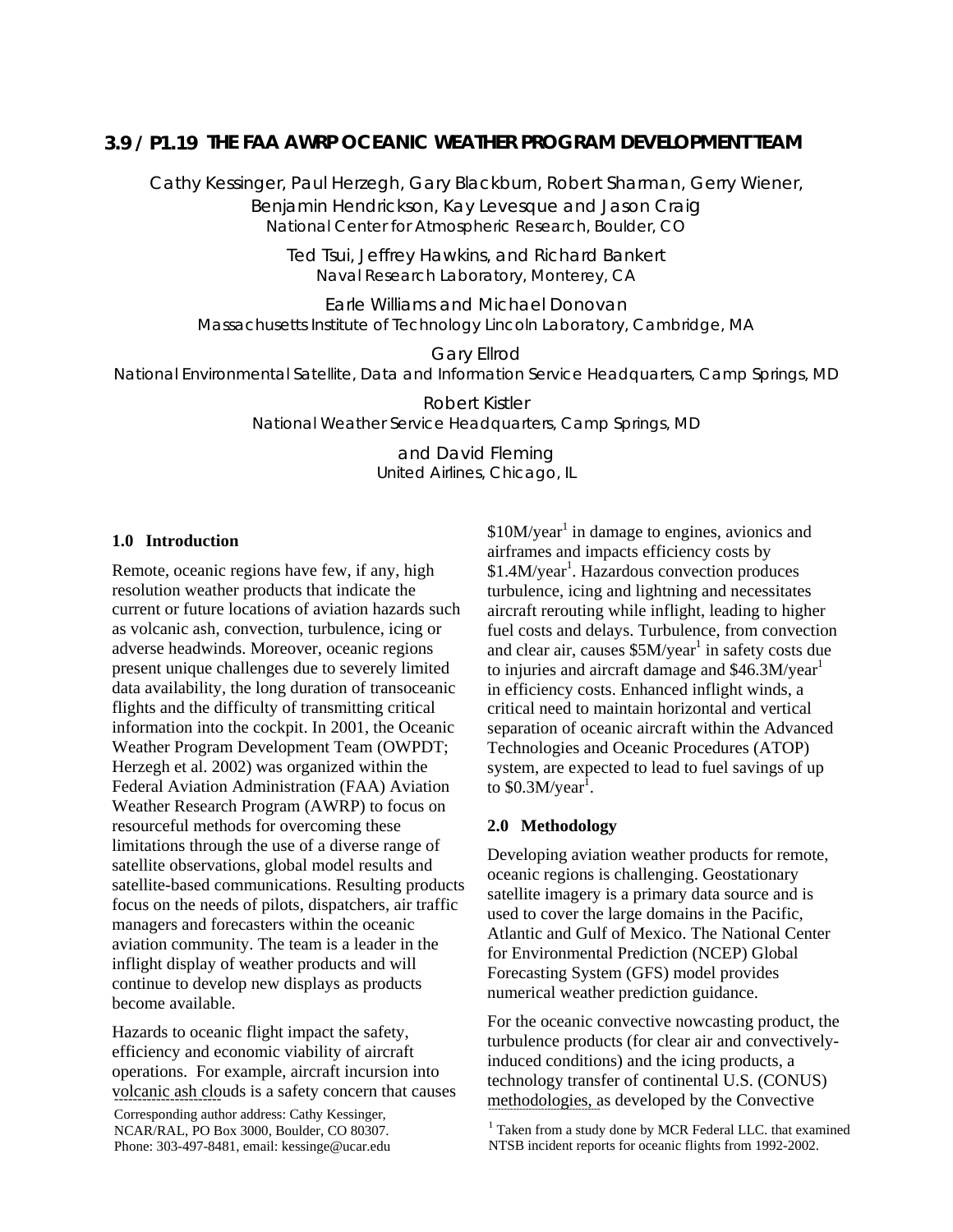Weather (Wolfson and Mueller, 2006), Turbulence (Sharman et al., 2006), and InFlight Icing (Politovich, 2006) PDTs, respectively, are underway or planned. Oceanic data sources require that significant modifications be made during the transfer. Regardless, leveraging product development from other PDTs is an efficient and effective strategy for the OWPDT. Seamless boundaries between products for the CONUS and for oceanic regions are planned.

## *2.1. Volcanic Ash*

Volcanic ash clouds are a particular hazard for oceanic flights that occur near the Pacific Ring of Fire, in the Caribbean and in other regions having volcanic activity. Frequently, ash clouds are indistinguishable from water- or ice-based clouds and they cannot be seen at night. The OWPDT is developing a suite of automated volcanic ash analysis and forecast capabilities. When complete, these automated capabilities will approximate a '*virtual analyst*', essentially a 24/7 assistant and ally to the analysis staff who carry the monitoring and warning responsibilities of the Volcanic Ash Advisory Centers (VAAC) and National Weather Service (NWS) watch offices. The virtual analyst will operate in conjunction with the FAA/NWS Volcanic Ash Coordination Tool (VACT; Rodgers et al., 2004)

The VACT focuses on capabilities that enable improved real-time interaction and collaboration among analysts. Those capabilities include access to critical datasets (e.g., GOES, POES and others), flexible presentation of the data across networked workstations, tools for real-time interaction with the data, and tools for analyst-to-analyst communication centered on data displays and data interactions. The VACT is further addressing the generation of automated first-guess ash advisories, impact statements and other messages.

The OWPDT virtual analyst will draw upon important infrastructure provided by the VACT (such as real-time access to datasets), but will work toward automation in monitoring and analysis applications that are not addressed by VACTsupported collaboration. These applications include the monitoring of targeted volcanoes, preprocessing of satellite imagery to optimize detection of volcanic ash, simulations of ash trajectories to aid in recognition of the eruption and preparation of the first-guess forecast, and to automatically alert analysis staff that an eruption has commenced.

Improved techniques and improved 24/7 automation (not increases in monitoring staff) must be the mechanism for improved readiness and more immediate warning of a volcanic event that threatens aviation. The well-known (but distant) goal of a much-shortened 5 minute time gap between a detectable eruption and issuance of a corresponding warning can only be met if nextgeneration automation of data access, processing and analyst support tasks is accomplished. A longterm goal is to uplink automated warning messages



*Figure 1. A comparison of two ash detection techniques is shown. In a), the three-band method using IR channels available on GOES-12 is compared to the b) traditional two-band method based on 11-12* µ*m IR. Images were derived from Terra MODIS at 0845 UTC, February 20, 2001. Striping in left hand image is from MODIS 13.3* µ*m IR band.*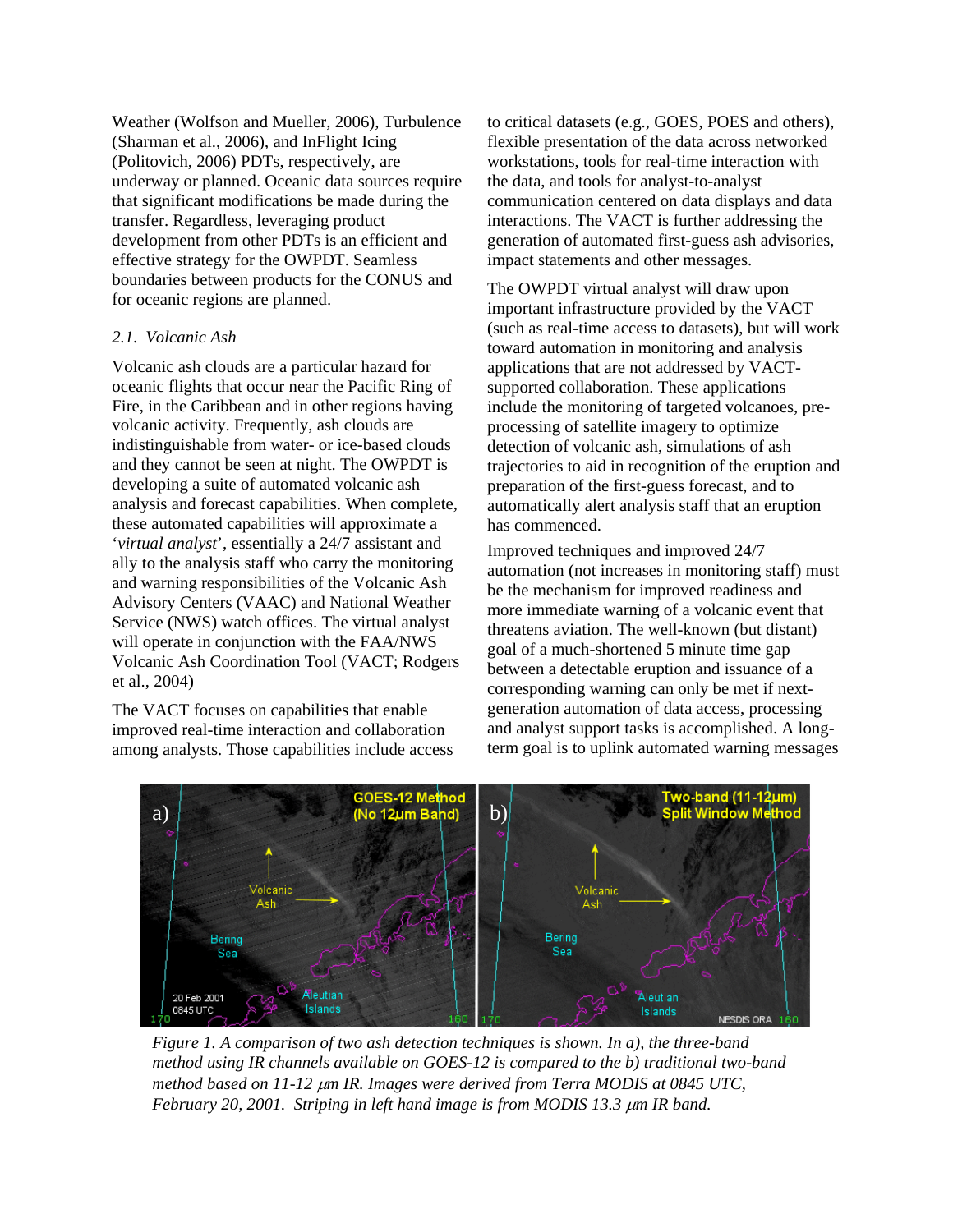

*Figure 2. An example of the cockpit display of the cloud top height product is shown. In a), the cloud top height product is shown, with altitudes contoured at 5Kft intervals. The aircraft track is shown by the purple line with the purple box indicating the region contained within the b) color graphical display and c) the ASCII display. In b) and c), the heights are contoured at 30-40Kft (green and ".") and at >40Kft (red and "C"). The aircraft's current position is indicated in b) and c) as is the position of the next way point, assuming no deviation in the flight track.* 

to aircraft flying near volcanic ash clouds and will utilize the cockpit display discussed below.

Volcanic ash efforts to date have concentrated on case study analysis to refine satellite detection techniques. Using archived MODIS data, two detection techniques for the airborne volcanic ash cloud from the Mt. Cleveland, Alaska eruption of February 2001 have been evaluated using the equivalent wavelengths as are available on the GOES-12 for Infrared (IR) channels 2, 4, and 6. The GOES-12 method (using IR bands centered near 3.9, 10.7, and 13.3  $\mu$ m) clearly shows the ash over the Bering Sea (Fig. 1a), although the classic two-band "split window" approach (using a longwave IR channel no longer available on GOES-12) was slightly more effective (Fig. 1b).

### *2.2. Enhanced Inflight Winds*

Enhancing the fidelity of inflight winds used within the FAA Oceanic and Offshore Integrated Product Team (IPT) Advanced Technologies and Oceanic Procedures (ATOP) system and the Dynamic Ocean Track System (DOTS) Plus for oceanic traffic management and route planning is another area of endeavor. Ingesting hourly

satellite-tracked wind fields into these syste ms, in a similar method as is currently done for aircraft winds, will enhance the quality of the resulting wind field and support optimum flight tracks and aircraft separation.

# *2.3. Inflight Display of Cloud Top Height*

The depiction of the cloud top height has been the product, called Cloud TOP height (CTOP; Miller pressure level is then converted to flight altitude using the standard atmosphere approximation. This community to convert altimeter settings to flight first product developed by the OWPDT. This et al., 2005), maps the IR brightness temperature from GOES channel 4 to flight level altitudes by matching the brightness temperature to a Global Forecasting System (GFS) pressure level. The is the same methodology used by the aviation altitudes. An example is shown in Fig. 2a.

(AWTT) board approved the CTOP product for The Aviation Weather Technology Transfer experimental status in 2005. The CTOP is now appearing on the experimental Aviation Digital Data Service (ADDS) web site. During the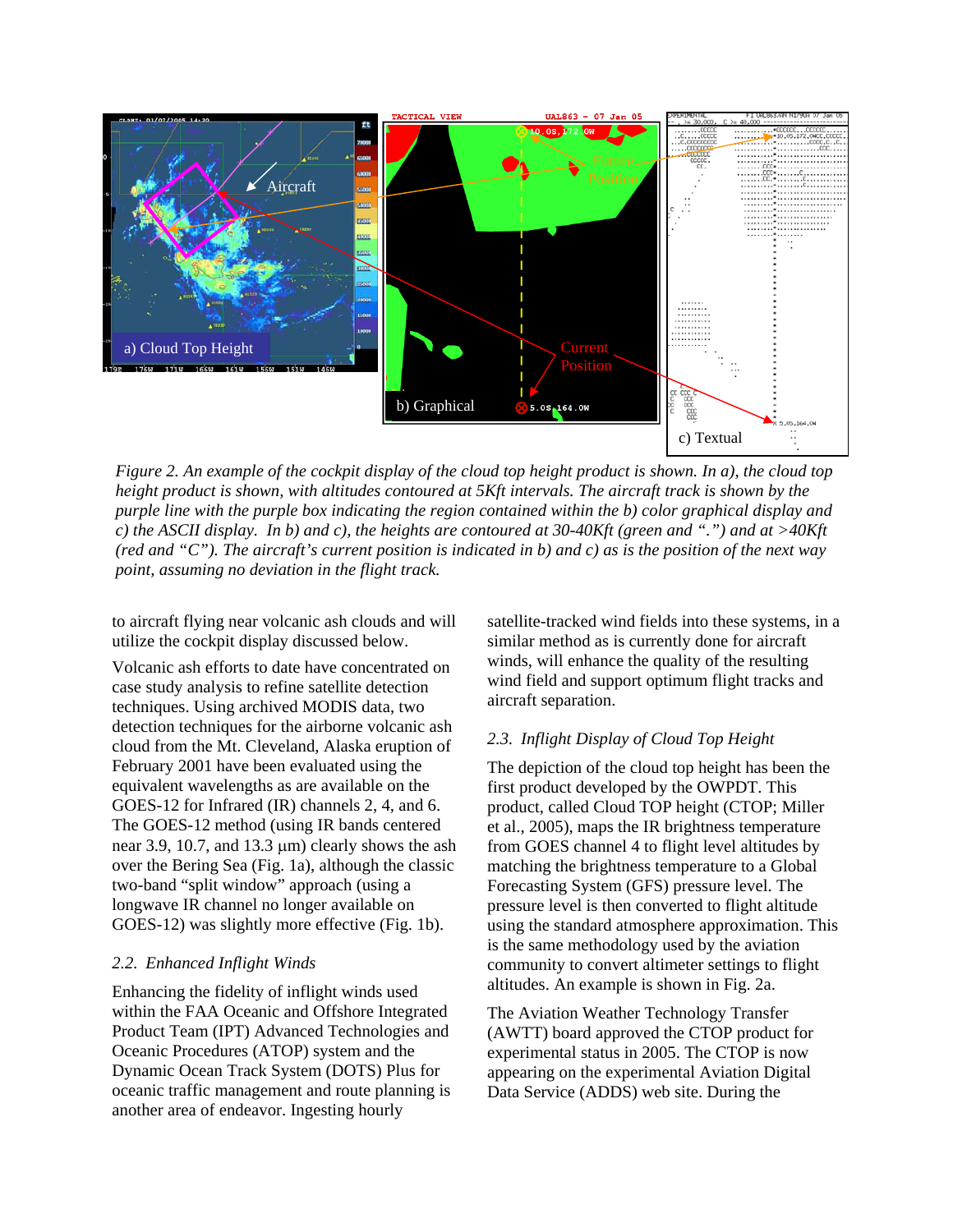

*Figure 3. An example of the Convective Diagnosis Oceanic (CDO) product is compared to the convective partition of the national reflectivity mosaic on 8 May 2003 at 2120 UTC. Fields shown are a) the convective reflectivity field (dBZ) and the b) convective reflectivity field overlaid with the CDO shapes plotted in magenta. Good agreement between the two is seen in Illinois and Indiana.* 

approval process, the Quality Assessment PD T (QAPDT) independently verified CTOP (Hollan d et al., 2006; Madine et al., 2006; Wolff et al., 2006) and showed that it gave valid results, particularly for deep convection.

A cockpit display of the CTOP ha s been developed generated and uplinked for printing after an aircraft graphical display (Fig. 2b) exists but only for a height product was uplinked for display during one that depicts cloud top heights between 30-40kft and above 40kft. An ASCII display (Fig. 2c) is position report is sent. Capability for color limited number of aircraft types. The cloud top United Airlines flight in 2005. This innovation will lead to the inflight display of other products such as volcanic ash and turbulence.

### *2.4. Convection Diagnosis and Nowcasting*

Three satellite-based techniques are used to detect measured by the Precipitation Radar (PR) on the oceanic, deep convective clouds. These techniques include the CTOP product, the Global Convective Diagnosis (GCD) product (Mosher, 2002), and the Cloud Classification (CC) algorithm (Tag et al., 2000). Donovan et al. (2006) provides details on the methodologies of each of these techniques and shows the results of a study that compares these algorithm outputs to the reflectivity structures Tropical Rainfall Measuring Mission (TRMM) satellite.

The Convective Diagnosis Oceanic (CDO) product combines the results from these three algorithms in a fuzzy logic scheme to define the locations of convection. A CDO example is shown in Fig. 3 for a region over the CONUS. The corresponding convective reflectivity field, taken from the CWPDT National Convective Weather Forecasting (NCWF) product, is shown for comparison purposes. Verification of oceanic products is a difficult problem due to the lack of independent data sources such as ground-based radar. For this reason, computation and display of oceanic products over the CONUS provides a means to examine product performance. As Fig. 3 shows, good agreement between the CDO and the convective reflectivity is obtained in Illinois and Indiana. Convection within Pennsylvania is not detected by the CDO because it is less mature and has a lower cloud top height, as indicated by the GCD and the CTOP products (not shown).

For oceanic convection nowcasting, a technology transfer of methodologies developed by the Convective Weather PDT is underway. Oceanic data sources require that significant modifications be made during the transfer. The Convective Nowcasting Oceanic (CNO) product for 0-2 hr predictions is the first product being developed. Other predictive products will be developed for the 2-6 hr period and for the 6-15 hr period.

Using the Lighting Imaging System (LIS) on the TRMM satellite, a 7-year, climatological data base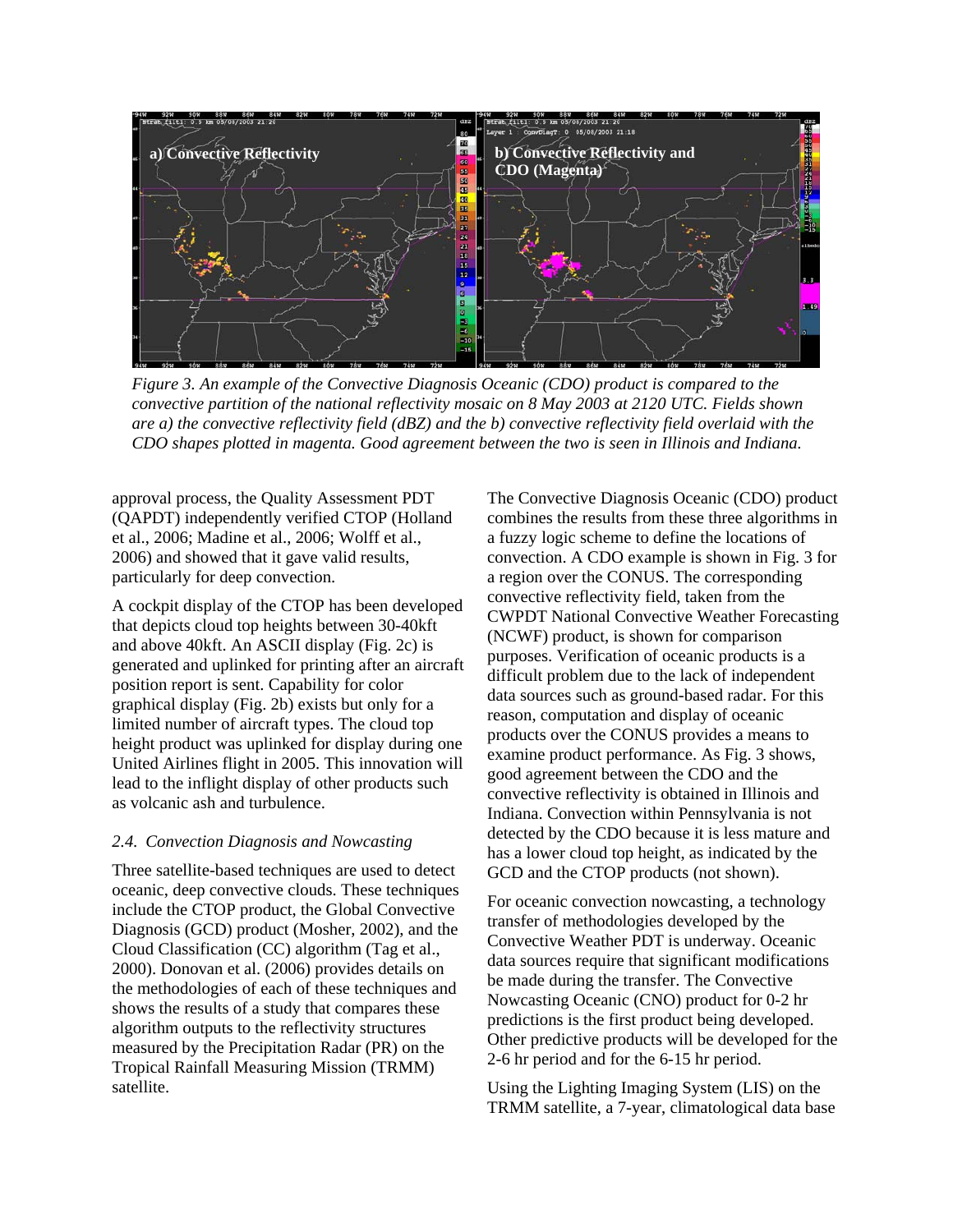#### **All Direction Statistics**



*Figure 4. This plot shows the frequency of moderate- or-greater (MOG) turbulence incidents on a seasonal basis. The number of oceanic aireps indicating MOG turbulence is divided by the total number of aireps. Results are complied by location: the north Atlantic, the north Pacific and the Equatorial regions.* 

that shows the location of lighting strikes has been developed as a proxy for the location of hazardous convection (not shown). These results are partitioned by seasons for use within the CNO.

### *2.5. Turbulence*

The climatological occurrence of turbulence, as reported by oceanic aircraft, is important information when devising algorithms to detect or forecast its occurrence. A study was conducted, using 10 years of aireps data taken from U.S. air carriers, to examine of the frequency of moderateor-greater (MOG) turbulence reports in three oceanic regions: the north Atlantic, the north Pacific, and Equatorial regions. The frequency was calculated as the number of MOG aireps divided by the total number of aireps. Results were calculated on a seasonal basis and on a yearly basis and show (Fig. 4) that the north Atlantic has the highest number of MOG turbulence reports and that the majority of the reports occur during the

winter months. This leads to the speculation that clear-air turbulence (CAT) sources or layer clouds associated with mid-latitude synoptic disturbances explain most of the turbulence encounters in the N. Atlantic rather than convective clouds. This is deduced from the fact that convection is probably infrequent over the N. Atlantic and that less convection is expected during the winter compared to summer. Because this study was conducted with U.S. air carriers, the turbulence characteristics in other regions of the globe are not represented.

For oceanic turbulence forecasting, a technology transfer of the Graphical Turbulence Guidance (GTG) methodology (Abernethy and Sharman, 2006) is underway. The oceanic version of the GTG is called the Turbulence Forecasting Oceanic (TFO) product and is being developed for clear air turbulence (CAT) conditions at upper levels of the atmosphere. Currently, the GTG uses the Rapid Update Cycle (RUC) numerical model while the TFO uses the GFS model. The differing resolutions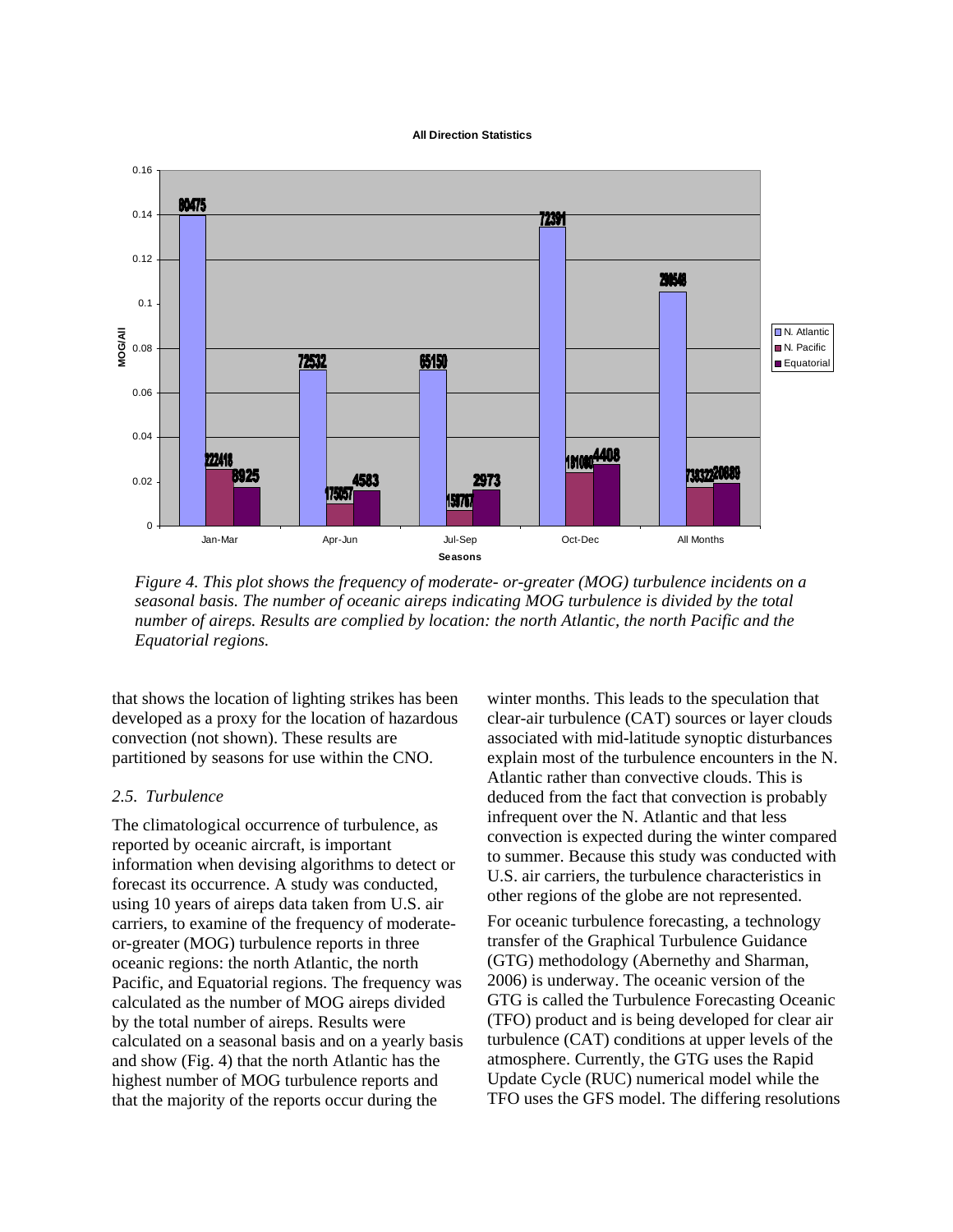

*Figure 5. Outputs are shown from the Brown's turbulence index as derived from the a) Graphical Turbulence Guidance (GTG) and the b) Turbulence Forecasting Oceanic (TFO) valid for 6 August 2002 at 18 UTC for flight altitudes >20Kft. Turbulence values are shaded as light (blue), moderate (yellow) and severe (red).* 



between the RUC (20 km, for the example shown in Fig. 5) and the GFS (one degree latitude/ longitude) means that a significant retuning effort is required to ensure that the TFO produces results consistent with those obtained with the GTG.

Figure 5 shows an example of one of the turbulence indices (i.e., Brown 1) as derived for both the GTG and the TFO for CAT at altitudes >20Kft for 6 August 2002 at 18 UTC. Producing consistent output and seamless boundaries between the GTG and the TFO products is a necessary outcome of this development. As shown in Fig. 5, comparison of the GTG output (Fig. 5a) to the CONUS region of the TFO output (Fig. 5b) shows that both are producing similar results, as seen in the yellow bands of MOG turbulence along both

the east and west coasts. The TFO lacks some of the small, detailed regions of turbulence indicated by the GTG within the interior of the CONUS, although increasing the TFO magnification and focusing only on the CONUS might reveal additional agreement.

### *2.6. Icing*

The technology transfer of the CONUS Forecast Icing Potential (FIP; Politovich et al., 2002) product is expected to commence in 2007. Due to the limited oceanic data sources, the technology transfer of the Current Icing Potential (CIP; Politovich et al., 2004) is thought to be a difficult task and, for this reason, will be undertaken after the FIP.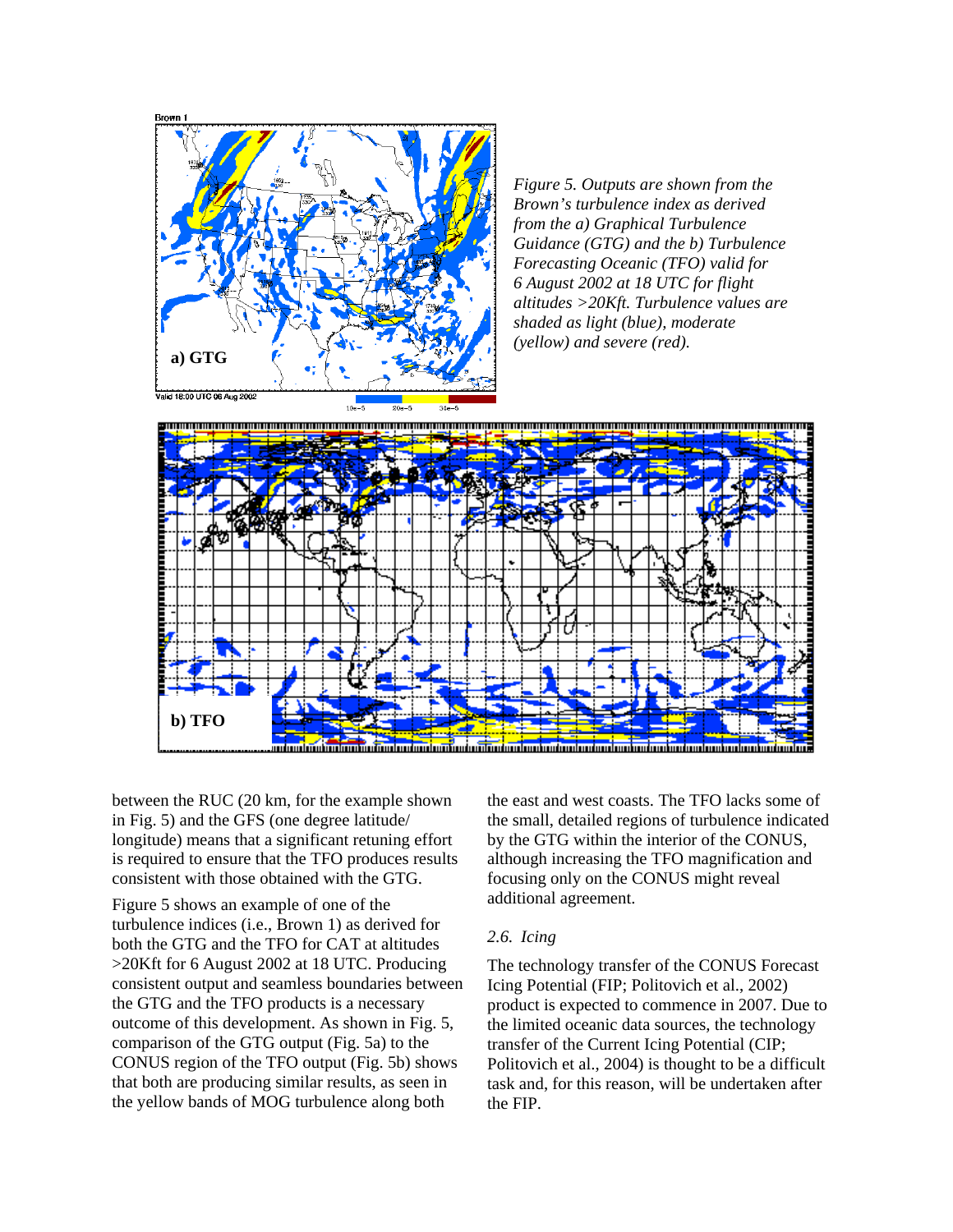### **3.0 Collaboration with the NASA ASAP**

The OWPDT has been collaborating with the National Aeronautics and Space Administration (NASA) Advanced Satellite Applications Program (ASAP) in our development of oceanic aviation products. The current focus of ASAP research is on volcanic ash detection techniques. This collaboration is invaluable to the OWPDT as research conducted by ASAP scientists will be directly applicable for use within the virtual analyst.

## **4.0 Summary**

A description of the Oceanic Weather Product Development Team has been given. The AWTT milestone schedule of the various OW products for the next few years is, as follows:

- 1. CTOP: operational status planned for 2007
- 2. Volcanic Ash Analysis System: experimental status planned for 2008, operational status in 2010
- 3. TFO: experimental status planned for 2007; operational status in 2009
- 4. CDO: experimental status planned for 2007 for regions with GOES East coverage and in 2008 for regions with GOES West coverage
- 5. CNO: experimental status planned for 2011 for the 0-2hr nowcasts; operational status is planned for 2013.

# **5.0 Acknowledgements**

Dennis Boccippio, NASA Marshall Space Flight Center, is thanked for providing the TRMM LIS data.

This research is in response to requirements and funding by the Federal Aviation Administration (FAA). The views expressed are those of the authors and do not necessarily represent the official policy or position of the FAA.

# **6.0 References**

Abernethy, J.A., and R.D. Sharman, 2006: Clearair turbulence nowcasting and forecasting using in-situ turbulence measurements, *Preprints-CD, 12th Aviation, Range and Aerospace Meteorology*  *Conference*, AMS, Atlanta, GA, 30 Jan. – 2 Feb. 2006.

Donovan, M., E. Williams, C. Kessinger, G. Blackburn, R. L. Bankert, and F. R. Mosher, 2006: A satellite intercomparison of aviation convective diagnosis products for oceanic regions, *Preprints-CD, 12th Aviation, Range and Aerospace Meteorology Conference*, AMS, Atlanta, GA, 30 Jan. – 2 Feb. 2006.

- Herzegh, P.H., E.R. Williams, T.A. Lindholm, F.R. Mosher, C. Kessinger, R. Sharman, J.D. Hawkins, and D.B. Johnson, 2002: Development of automated aviation weather products for oceanic/remote regions: Scientific and practical challenges, research strategies and first steps, *Preprints, 10th Aviation, Range and Aerospace Meteorology Conference*, AMS, Portland, OR, 13-16 May 2002.
- Holland, L.D., A. Takacs, B. Brown., E. Gilleland, and R. Hueftle, 2006: A comparison of the Cloud Top Height product (CTOP) and cloud-top heights derived from rawinsonde and radar, *Preprints-CD, 12th Aviation, Range and Aerospace Meteorology Conference*, AMS, Atlanta, GA, 30 Jan. – 2 Feb. 2006.
- Madine, S., M.P. Kay and J. Mahoney, 2006: Comparing the FAA Cloud Top Height product and the NESDIS/CIMSS Cloud Top Pressure product in oceanic regions, *Preprints-CD, 12th Aviation, Range and Aerospace Meteorology Conference*, AMS, Atlanta, GA, 30 Jan. – 2 Feb. 2006.
- Miller, S., T. Tsui, G. Blackburn, C. Kessinger, P. Herzegh, 2005: Technical Description of the Cloud Top Height (CTOP) Product, The first component of the Convective Diagnostic Oceanic (CDO) Product, Unpublished manuscript.
- Mosher, F., 2002: Detection of Deep Convection Around the Globe, *Preprints*,  $10^{th}$  Conference on *Aviation, Range, and Aerospace Meteorology*, 13-16 May, 2002, Portland, OR., Amer. Meteor. Soc., 289-292.
- Politovich, M.K., F. McDonough and B.C. Bernstein, 2002: Issues in forecasting icing severity, *Preprints, 10<sup>th</sup> Conference on Aviation*, *Range, and Aerospace Meteorology*, 13-16 May, 2002, Portland, OR, Amer. Meteor. Soc.

Politovich, M.K., F. McDonough and B.C. Bernstein, 2004: the CIP inflight icing severity algorithm, *Preprints-CD, 11th Aviation, Range*